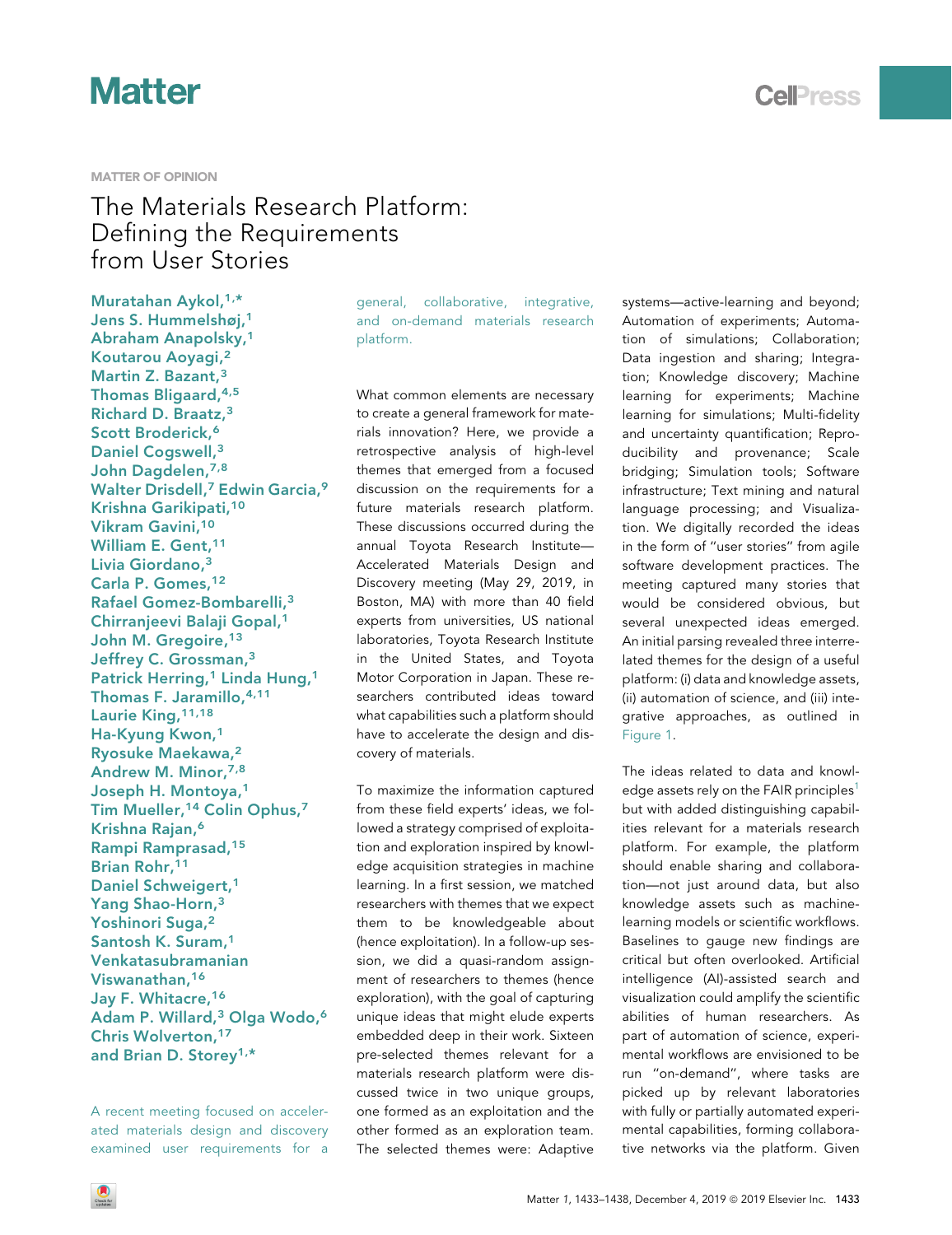

### **Cell**<sub>ress</sub>

<span id="page-1-0"></span>

Figure 1. Requirement Categories Identified by the Researchers as the Main Pillars of a Useful Materials Research Platform: Data and Knowledge Assets, Automation of Science on the Platform, and Integrative Approaches

the state-of-the-art for automation in modeling and simulation, a similar but more ''productized'' automated capability with web-based user interfaces is envisioned to assist researchers to run on-demand simulations complementary to experiments, or train or use ondemand machine-learning models without deep knowledge in any particular method. Automation of scale bridging, which would entail at a minimum designing workflows for codes beyond density functional theory (DFT) and multi-scale application programing interfaces (APIs) for linking the codes, emerged as a game-changing capability to bridge the gap between the computer-design or laboratory and device level properties. The design of integrative approaches on the platform that leverage diverse datasets, physical, empirical, computational, or statistical models and experiments would require a modularized software framework, cost estimation functions, uncertainty quantification and fidelity assessments of new data points, and subsequently, discovery ''engines'' like optimal experiment design (OED), active-learning, or optimization can be built for diverse material-device domains.

Materials science of the future is expected to be interwoven with data, automation, machine learning, and other emerging information technologies. Many aspects of these paradigms are being actively reviewed, debated, and discussed by the materials community. $2-4$  In this article, we focus on the requirements for a useful, general, next-generation materials research platform that would combine and

expand on these data-driven paradigms to enable discovery and innovation. A number of academic and industry teams are actively engaged in efforts relevant for this vision (see Web Resources).  $2,5-8$  $2,5-8$  We expect that the entire materials community will benefit from the distilled summary of ideas about the requirements of the envisioned future system that we present in this article. The following sections expand the concepts underlying the platform related themes of data and knowledge assets, automation of science, and integrative approaches for materials research.

### The Core of the Platform: Data and Knowledge Assets

A research platform inherits, generates, stores, and serves data and knowledge as part of its mission. Such a platform's utility for the scientist, therefore, is tied with how these key bits of information are assimilated and managed; how their quality, reliability, and integrity are judged; how their exchange and dissemination are enabled; and ultimately, whether the informatics aspect of the platform is meeting the needs of the scientist and helping them innovate.

### Data Management

The requirements regarding data management are a subset of the now wellaccepted FAIR principles: findable, accessible, interoperable, reusable.<sup>[1](#page-4-9)</sup> As a basic requirement, the platform should contain standardized datasets. Standardization of all data imported to, created on, and disseminated by the platform would entail adoption of established ingestion procedures, data formats, capturing of metadata (e.g., experimental conditions), provenance and instrument logs, for instance to differentiate human versus machine generated data. In addition, the platform should deliver not only well-known computational databases, but also diverse, large, high-quality experimental datasets, where inclusion of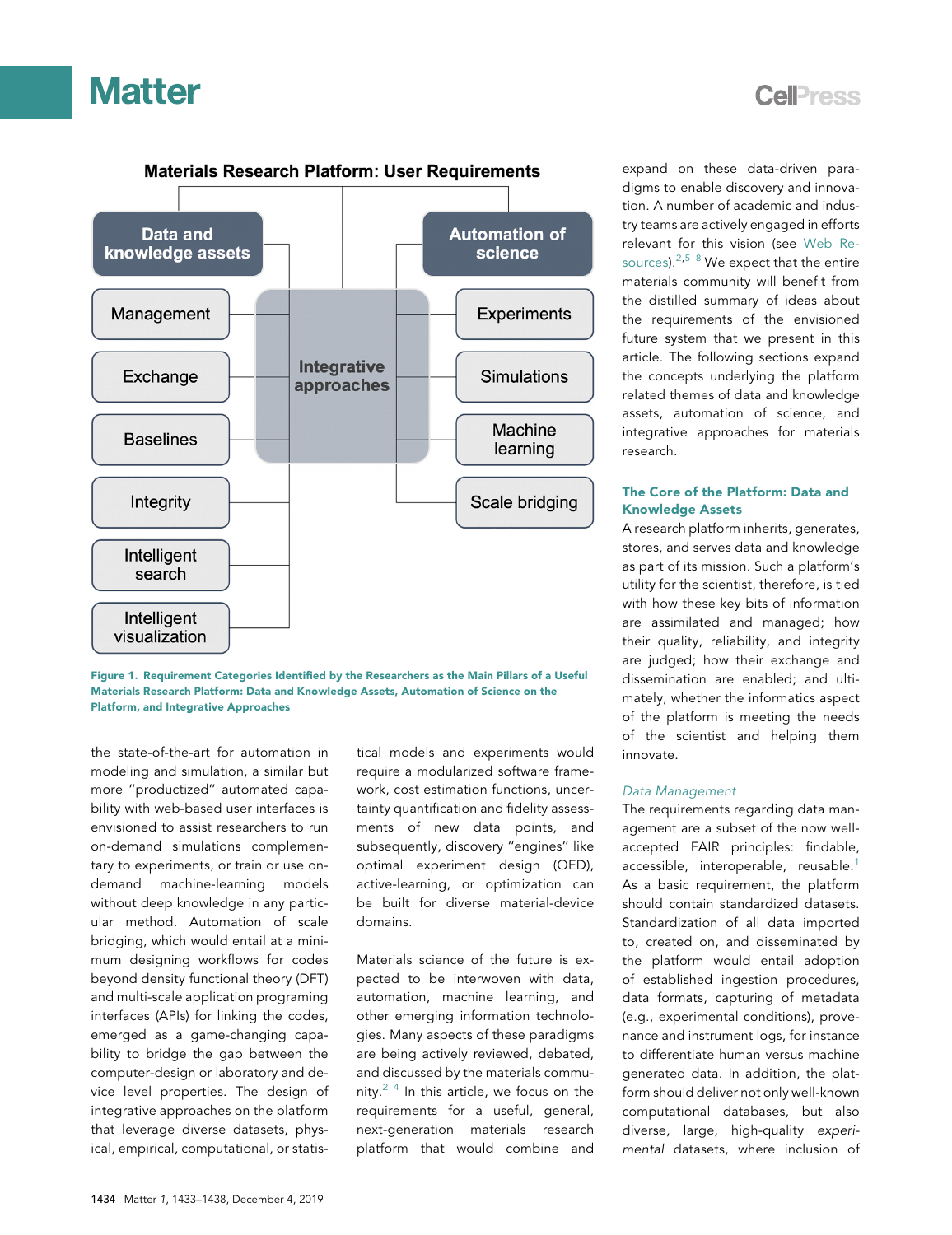''dark data'' (i.e., data that is considered a ''negative'' result and not publishable) is essential. Inclusion of all data is key to removing human bias from datasets. Interaction with the data system needs to be easy and intuitive, programmatically or via a web-based user interface (UI) that allows easy or automated upload, instant visualization, search, and sharing and is connected to the other components of the platform. Importance of a simple yet powerful UI for all components of the platform constantly came up throughout the discussions: we will not repeat that requirement, and it should be assumed by default to be a core component for every module hereafter.

### Collaboration and Knowledge **Exchange**

Data sharing is a core component of today's data-driven research. The storage and sharing of analytical tools, machine-learning models, workflows and other knowledge (overall, knowledge assets) as well as experimental resources (for instance, see section labeled ''Automation of Experiments'') via the platform would enable a more complete, collaborative research experience. The system is envisioned to enable citations for all such shareables and provide utilization logs, allowing the apportioning of separate credit to datasets, models, and scientific results. $5$  Furthermore, the platform may allow rapid user feedback and community review, which will motivate developers to maintain quality components on the platform (e.g., clearly licensed, well-documented, and maintained code repositories). Given the diversity of the materials research community, the platform is expected to balance certain users' and institutions' desire for privacy while incentivizing the sharing of methods, data, and scientific results. As such, some interactions may be open collaborations or crowdsourcing, others might require the platform to act as a marketplace or exchange, while still

others can have a training or educational component.

### Baselines

Baselines help gauge where a new scientific finding stands but are often lacking. The data system on the platform can host curated baseline materials and device components with pertinent properties and operating conditions so that new material discoveries can be compared to the relevant state of the art. The same is true for analytical methods and tools, which would require having standardized, benchmark datasets (e.g., curated DFT datasets) and baseline models trained on them.

### Data Integrity Tools

Integrity of data is critical and can be enabled in part by standardization and ingestion procedures. More advanced systems, which are often not part of existing scientific workflows (experiments in particular), such as data validation and anomaly detection, can reinforce data integrity. Such capabilities, if they operate on the fly, can increase the value of the data and can make the platform attractive for research groups that produce live data streams. Since discoveries, especially of high-performance materials, may appear as outliers, it is critical to not only detect but also verify, via reproducibility studies, all apparent outliers.

#### Intelligent Search

Reusability and discoverability of data on the platform are expected by default. A feature that emerged as part of multiple themes is an ''intelligent search'' system for materials research. The system is envisioned to operate beyond chemical formula or material labels, and can search over properties, models (e.g., machinelearning models), methods (e.g., synthesis recipes, characterization methods), tools, and other metadata.<sup>[9](#page-4-12)</sup> A search capability that is based on data itself (e.g., similarity match with a user supplied XPS spectrum) would be a game changer. More context aware, interactive search capability beyond simple keywords should be implemented (e.g., "find alternatives to solgel synthesis of  $Cr_2O_3$ "). In general, the system could recommend new research directions, including materials, techniques, keywords, collaborators, or publications. Specialized recommender systems, as described above for materials, keywords, collaborators, publications, or simulation tools came up in distinct groups.

### Intelligent Visualization

A powerful, scientifically focused visualization technology can be considered a distinguishing feature of a next-generation platform. A useful capability would include standard, automated exploratory data analysis and visualization for data on the platform. Visualizations should extend beyond current workflows (e.g., plotting experimental or computational data, and data derived from those) to visualization of high-dimensional parameter spaces (e.g., embeddings in machine-learning models), visualizing relationships between codes, models, and simulations (e.g., see Scale bridging) or mapping data provenance and property relationships, where graph- or network-based representations may be useful.

### Automation of Science on the Platform

Generation of high-quality, large-volume, and consistent data streams is often enabled by automation of manual tasks, making processes less prone to human error and increasing throughput. Automation of experiments and simulations are two fundamental paradigms that were considered, where both converged to a desired on-demand capability on the platform. Automation of other components, such as machine learning and scale bridging independently emerged.

### **Cell**<sup>ress</sup>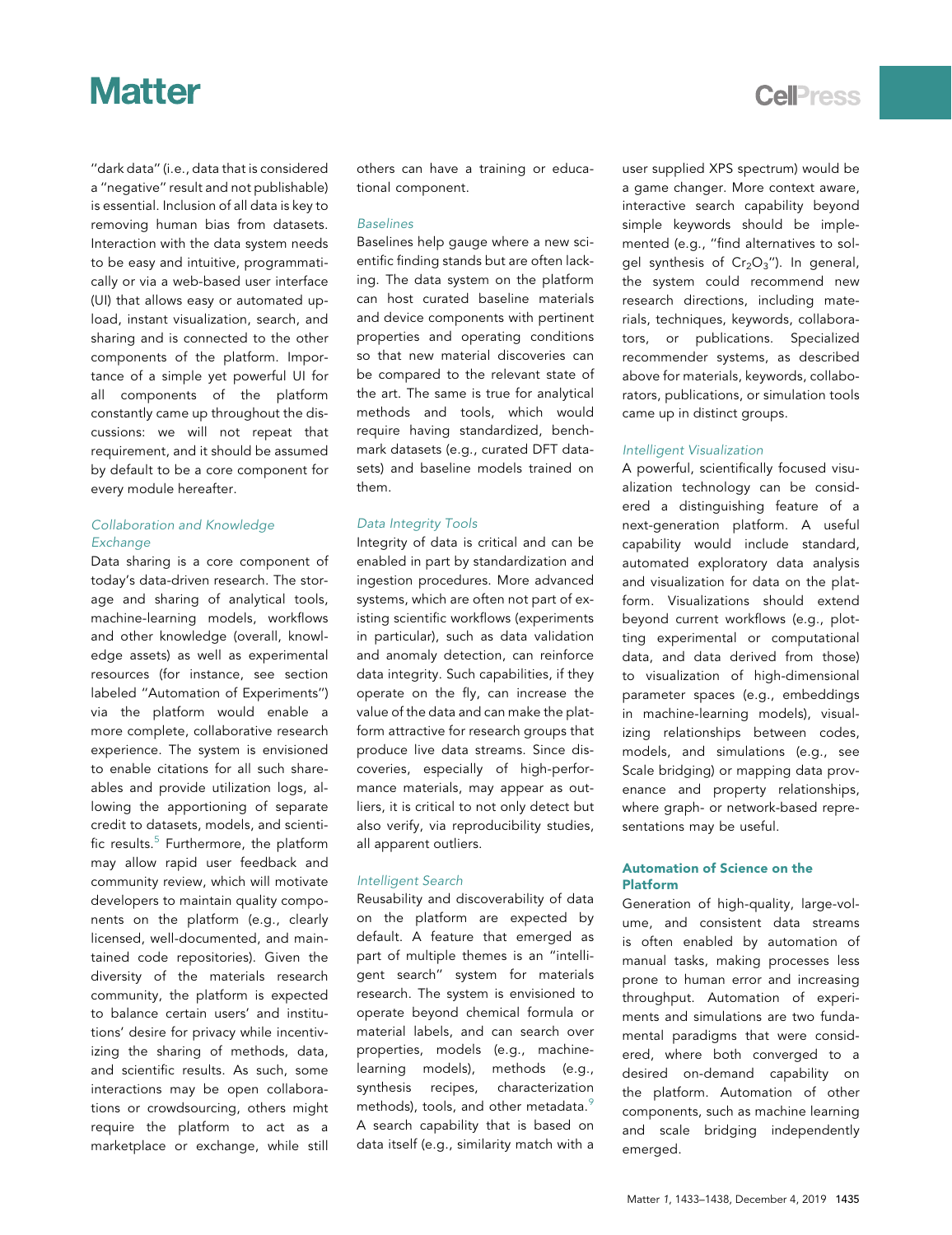

#### Automation of Experiments

Automation of experiments is expected to provide critical functionalities for materials discovery such as reduction of human bias and enabling rapid access to multiple material design axes such as composition, reproducibility, or processing. As a basic functionality, the platform is expected to be integrated with a distributed system of experimental facilities to connect to their data streams and to enable experiment requests.<sup>[6](#page-4-13)</sup> The platform should provide capabilities for creation, execution, and moderation of workflows that span one or more experimental facilities and also should recommend such workflows for specific applications, experimental cost estimates, and fidelity. The platform can provide ''on-demand experiments'', a marketplace for experiments or a collaborative closed-network, where a user can, for example, request a synthesis of a target material or characterization of a sample at the participating facilities or labs. Importance of automation of lowthroughput, repetitive experiments with the aid of robotics was also highlighted.

### Automation of Simulations

Computer simulations are, by their nature, more amenable to automation than experiments. Automation of DFT formed the seed for the present era of data-driven materials science by providing large, reliable material data-sets.<sup>[7](#page-4-14)</sup> Thus, the stories related to automation of simulation focused on capabilities beyond automation of DFT itself, such as molecular dynamics (MD), coarse-graining methods, phase field, and beyond to predict macroscopic and device level properties. In addition, in analogy with on-demand experiments, a paradigm of ''on-demand simulations'' emerged, where the platform can provide an easy to use interface for users (simple enough to be useful to non-specialists) to request new simulations complementary to their ongoing experiments. A recommender system for types of simulations, parameters, and ready-to-use license arrangements would add value. As mentioned before, the platform should display relevant benchmarks for simulation tools (e.g., accuracy, performance, cost) and document use cases.

### Automation of Machine Learning

An easy-to-use machine-learning and analytics module on the platform, backed by a powerful UI that requires no deep expertise, developed as a common feature desired among multiple discussion groups. To create the necessary input for training predictive models, automated featurization of materials (or other entities) should be a part of this module. In addition, for more advanced practitioners and more complex predictive problems, a comprehensive machine-learning arsenal can be provided: e.g., for image processing, spectroscopy, natural language processing (NLP), deep learning, machine learning for rare events, failures, stochastic events, time-series, material-processing relationships, microstructure-property relationships, physically informed machine-learning models, noisy data, and generative and evolutionary models. The UI should display convenient visual information, such as performance metrics and feature importance in models, and the system should alert the user when there are concerns about the data integrity or quality (bias, anomalies, etc., see section ''Data Integrity Tools''). In addition, unsupervised methods that identify relationships in the data and/or capture low dimensional representations should be available.

#### Automation of Scale Bridging

Scale bridging is required for a more complete assessment of device-level properties of material systems. Often, a small change in material properties used as part of a device requires redesign or re-evaluation of many other

### **CelPress**

components of the same device. Incorporation of new materials in devices has traditionally been a long, slow, and costly process. Today, scale bridging is still a major roadblock in materials research and is mostly performed on an ad hoc basis. The need for automated scale bridging was strongly emphasized and also acknowledged as a major scientific challenge. As the most basic functionality, a visual relationship between simulation techniques that can operate at multiple scales has the potential to guide the users toward a hand-crafted scalebridging study. It was noted that the data transfer between different scales is not sequential or one-directional, and there can often be data transferred from all scales to the others (e.g., DFT to device level, DFT to MD, MD to device level, DFT to finite element, and so on), and the transfer can be bi-directional (e.g., device design informs phase-field or phase field informs device design).

For effective scale bridging, one should parameterize and automate simulations beyond DFT and describe the ''contracts'' and dependencies between inputs and outputs of such simulations. Such contracts can be framed as ''scale-bridging APIs'', where input property requirements for methods are documented and codified, to enable programmatic integration between simulation software that operates at different length and timescales. As mentioned above, a graph or network of data transfers and dependencies of simulation tools can be constructed.

### Integrative Approaches on the Platform

The research envisioned to be enabled on the platform requires blending or integration of many components, tools, and/or datasets. Several such paradigms emerged from the user stories that are centered on integration, where the ability to be automated and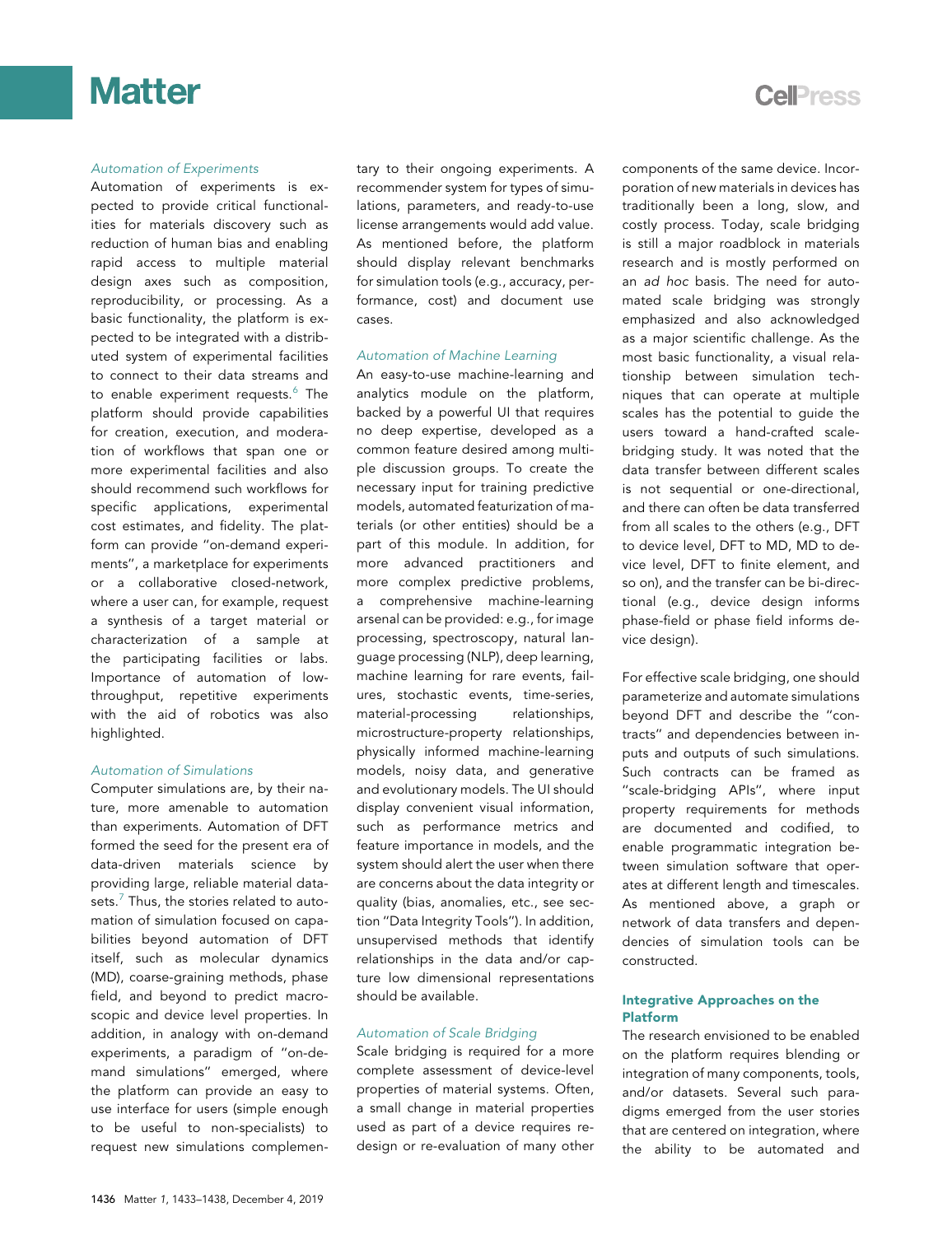modularized was an expected quality for all relevant tools. Data fusion, where multiple datasets are combined to enrich the existing data, and to create new datasets, is the most basic example. Scale bridging is a fundamental integration challenge highlighted in the previous section.

An emerging paradigm for discovery of materials and processes is the application of cyclic, active-learning, optimization, or OED based feedback-loop systems, where the science (and the underlying decision making) itself is partially automated. $4$  The materials research platform should provide modular, plug-and-play, automatable closed-loop capability to enable this form of research. This capability needs to be easy to integrate with both experimental and computational data streams. In addition to the software and analytical infrastructure required for the process, cost-estimating functions for experimental and simulation processes emerged as a key feature to have on the platform.

Uncertainty quantification is essential for automated, closed-loop research systems. Experts highlighted the importance of having uncertainty estimates or confidence intervals available on all experimental and computational measurements, parameters, and outputs. How uncertainty propagates as data are being transformed (e.g., in machine learning or scale bridging), and how that affects the reliability of resulting predictions also remains an open question. Experts mentioned the potential benefit from incorporation of information-theoretic approaches into the system (e.g., information gain), as well as availability of classification tables for fidelities and costs of acquiring experimental or computational data points or those from surrogate models (machinelearning models, empirical models, etc.). Ultimately, multi-fidelity optimization where uncertainties, fidelities, and cost are taken into account offer a viable, general pathway for integration of computational and experimental data generation pipelines to solve complex scientific problems. These features should have a presence on the platform as modular systems.

### WEB RESOURCES

Materials Project, [https://materialsproject.](https://materialsproject.org) [org](https://materialsproject.org)

AFLOW, <http://www.aflowlib.org>

OQMD, <http://oqmd.org>

JARVIS-API, <https://jarvis.nist.gov>

NREL MatDB, [https://materials.nrel.](https://materials.nrel.gov) [gov](https://materials.nrel.gov)

Materials Cloud, [http://www.](http://www.materialscloud.org) [materialscloud.org](http://www.materialscloud.org)

NOMAD Repository, [https://nomad](https://nomad-repository.eu)[repository.eu](https://nomad-repository.eu)

Citrine Informatics, <https://citrine.io>

Schrodinger, [https://www.schrodinger.](https://www.schrodinger.com) [com](https://www.schrodinger.com)

Granta Design, [https://grantadesign.](https://grantadesign.com) [com](https://grantadesign.com)

Exabyte.io, <https://exabyte.io>

Kebotix, <https://www.kebotix.com>

### DECLARATION OF INTERESTS

Authors with Toyota affiliations declare internal support. Remaining authors have or work as part of projects supported in part or full by Toyota Research Institute.

<span id="page-4-9"></span>1. Wilkinson, M.D., Dumontier, M., Aalbersberg, I.J., Appleton, G., Axton, M., Baak, A., et al. (2016). The FAIR Guiding Principles for scientific data management and stewardship. Sci. Data 3, 160018, [https://](https://doi.org/10.1038/sdata.2016.18) [doi.org/10.1038/sdata.2016.18.](https://doi.org/10.1038/sdata.2016.18)

- <span id="page-4-10"></span>2. Alberi, K., Nardelli, M.B., Zakutayev, A., Mitas, L., Curtarolo, S., Jain, A., et al. (2019). The 2019 Materials by Design Roadmap. J. Phys. D Appl. Phys. 52, 13001, [https://doi.org/10.](https://doi.org/10.1088/1361-6463/aad926) [1088/1361-6463/aad926.](https://doi.org/10.1088/1361-6463/aad926)
- 3. Tabor, D.P., Roch, L.M., Saikin, S.K., Kreisbeck, C., Sheberla, D., Montoya, J.H., et al. (2018). Accelerating the discovery of materials for clean energy in the era of smart automation. Nat. Rev. Mater. 3, 5, [https://doi.](https://doi.org/10.1038/s41578-018-0005-z) [org/10.1038/s41578-018-0005-z.](https://doi.org/10.1038/s41578-018-0005-z)
- <span id="page-4-15"></span>4. Balachandran, P.V., Xue, D., Theiler, J., Hogden, J., and Lookman, T. (2016). Adaptive Strategies for Materials Design using Uncertainties. Sci. Rep. 6, 19660, [https://doi.](https://doi.org/10.1038/srep19660) [org/10.1038/srep19660](https://doi.org/10.1038/srep19660).
- <span id="page-4-11"></span>5. Blaiszik, B., Chard, K., Pruyne, J., Ananthakrishnan, R., Tuecke, S., and Foster, I. (2016). The Materials Data Facility: Data Services to Advance Materials Science Research. JOM 68, 2045–2052, [https://doi.](https://doi.org/10.1007/s11837-016-2001-3) [org/10.1007/s11837-016-2001-3.](https://doi.org/10.1007/s11837-016-2001-3)
- <span id="page-4-13"></span>6. Green, M.L., Choi, C.L., Hattrick-Simpers, J.R., Joshi, A.M., Takeuchi, I., Barron, S.C., et al. (2017). Fulfilling the promise of the materials genome initiative with high-throughput experimental methodologies. Appl. Phys. Rev. 4, 11105, [https://doi.org/10.1063/1.](https://doi.org/10.1063/1.4977487) [4977487.](https://doi.org/10.1063/1.4977487)
- <span id="page-4-14"></span>7. Lin, L. (2015). Materials Databases Infrastructure Constructed by First Principles Calculations: A Review. Mater. Perform. Charact. 4, 148, [https://doi.org/10.1520/](https://doi.org/10.1520/MPC20150014) [MPC20150014.](https://doi.org/10.1520/MPC20150014)
- 8. Kim, C., Chandrasekaran, A., Huan, T.D., Das, D., and Ramprasad, R. (2018). Polymer genome: a data-powered polymer informatics platform for property predictions. J. Phys. Chem. C 122, 17575, [https://doi.org/](https://doi.org/10.1021/acs.jpcc.8b02913) [10.1021/acs.jpcc.8b02913.](https://doi.org/10.1021/acs.jpcc.8b02913)
- <span id="page-4-12"></span>9. Tshitoyan, V., Dagdelen, J., Weston, L., Dunn, A., Rong, Z., Kononova, O., et al. (2019). Unsupervised word embeddings capture latent knowledge from materials science literature. Nature 571, 95–98, [https://doi.org/](https://doi.org/10.1038/s41586-019-1335-8) [10.1038/s41586-019-1335-8.](https://doi.org/10.1038/s41586-019-1335-8)

<span id="page-4-1"></span><span id="page-4-0"></span>1Toyota Research Institute, Los Altos, CA 94022, USA

<span id="page-4-2"></span>2Toyota Motor Corporation, Toyota, Aichi, 471-8572, Japan

<span id="page-4-3"></span>3Massachusetts Institute of Technology, Cambridge, MA 02139, USA

<span id="page-4-4"></span>4SLAC National Accelerator Laboratory, Menlo Park, CA 94025, USA

<span id="page-4-5"></span>5Technical University of Denmark, DK-2800 Kgs. Lyngby, Denmark

<span id="page-4-6"></span>6University at Buffalo, Buffalo, NY 14260, USA

<span id="page-4-7"></span>7Lawrence Berkeley National Laboratory, Berkeley, CA 94720, USA

<span id="page-4-8"></span>8University of California Berkeley, Berkeley, CA 94720, USA

9Purdue University, West Lafayette, IN 47907, USA